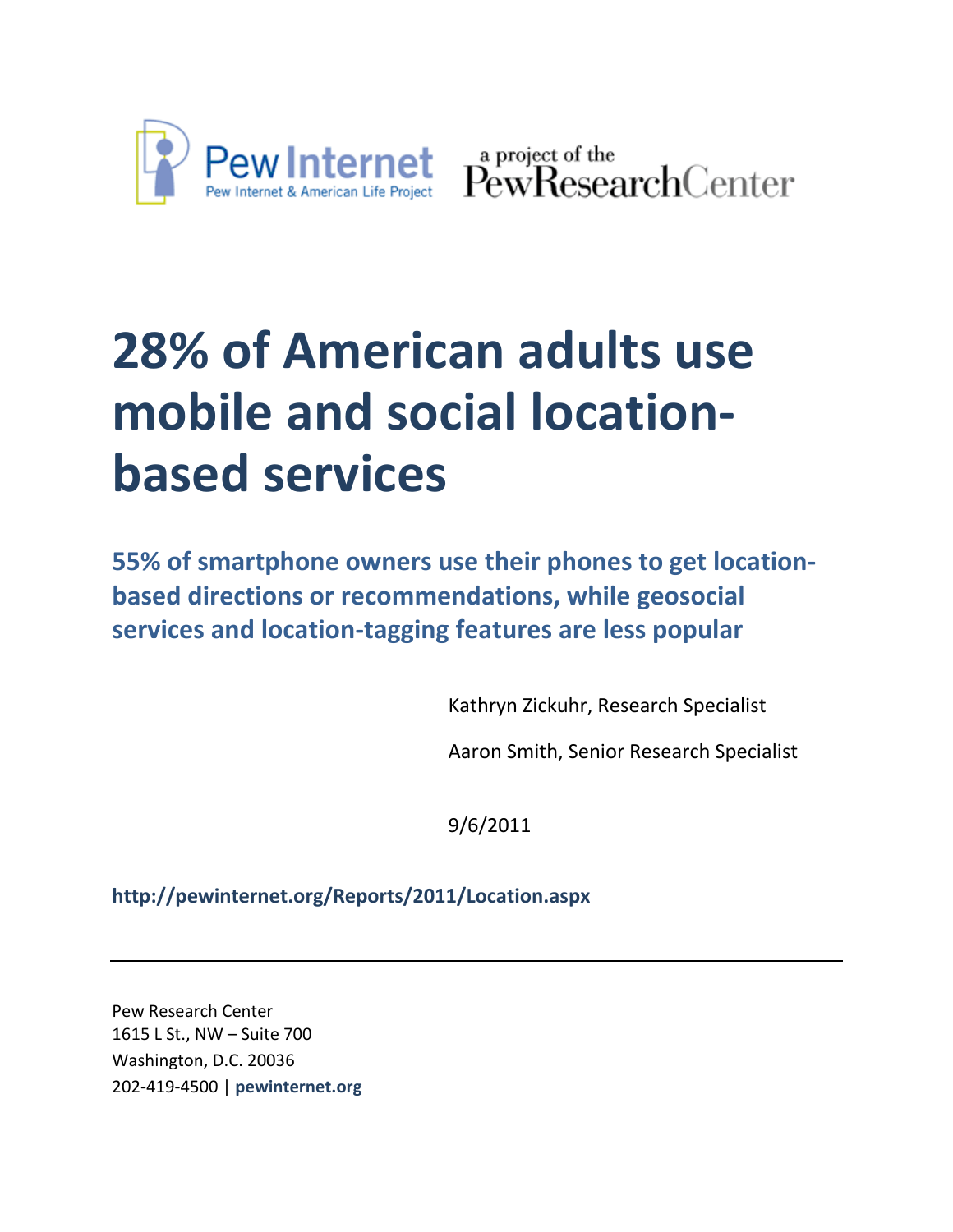#### **Overview**

More than a quarter of all American adults—28%—use mobile or social location-based services of some kind. This includes anyone who takes part in one or more of the following activities:

- 28% of cell owners use phones to **get directions or recommendations based on their current location**—that works out to 23% of all adults.
- A much smaller number (5% of cell owners, equaling 4% of all adults) use their phones to **check in to locations using geosocial services such as Foursquare or Gowalla.** Smartphone owners are especially likely to use these services on their phones.
- 9% of internet users set up social media services such as Facebook, Twitter, or LinkedIn so that their **location is automatically included in their posts on those services.** That works out to 7% of all adults.

Taken together, 28% of U.S. adults do at least one of these activities either online or using their mobile phones—and many users do several of them. This is the Pew Internet Project's most expansive study of location services to date; in previous surveys, we have asked only about the use of geosocial or "check in" services.<sup>1</sup>

|                                                                       | All adults | All cell<br>owners | <b>Smartphone</b><br>owners |
|-----------------------------------------------------------------------|------------|--------------------|-----------------------------|
| Use a geosocial ("check in") service such<br>as Foursquare or Gowalla | 4%         | 5%                 | 12%                         |
| Get location-based directions and<br>recommendations                  | 23         | 28                 | 55                          |
| Total (done at least one of these)                                    | 24         | 29                 | 58                          |

#### **Location-based services on cell phones**

#### **Automatic location-tagging on social media**

|                                         | All adults | users | All internet Social media<br>users |
|-----------------------------------------|------------|-------|------------------------------------|
| Use automatic location-tagging on posts | 7%         | 9%    | 14%                                |

**Source:** The Pew Research Center's Internet & American Life Project, April 26 – May 22, 2011 Spring Tracking Survey. n=2,277 adults ages 18 and older, including 755 cell phone interviews. Interviews were conducted in English and Spanish.

 $\overline{\phantom{a}}$ 

 $^1$  Using a different question wording, we found in late 2010 that 4% of online adults used these services to check in to a location or share their location with others. Our current question wording focuses directly on the use of these services using cell phones.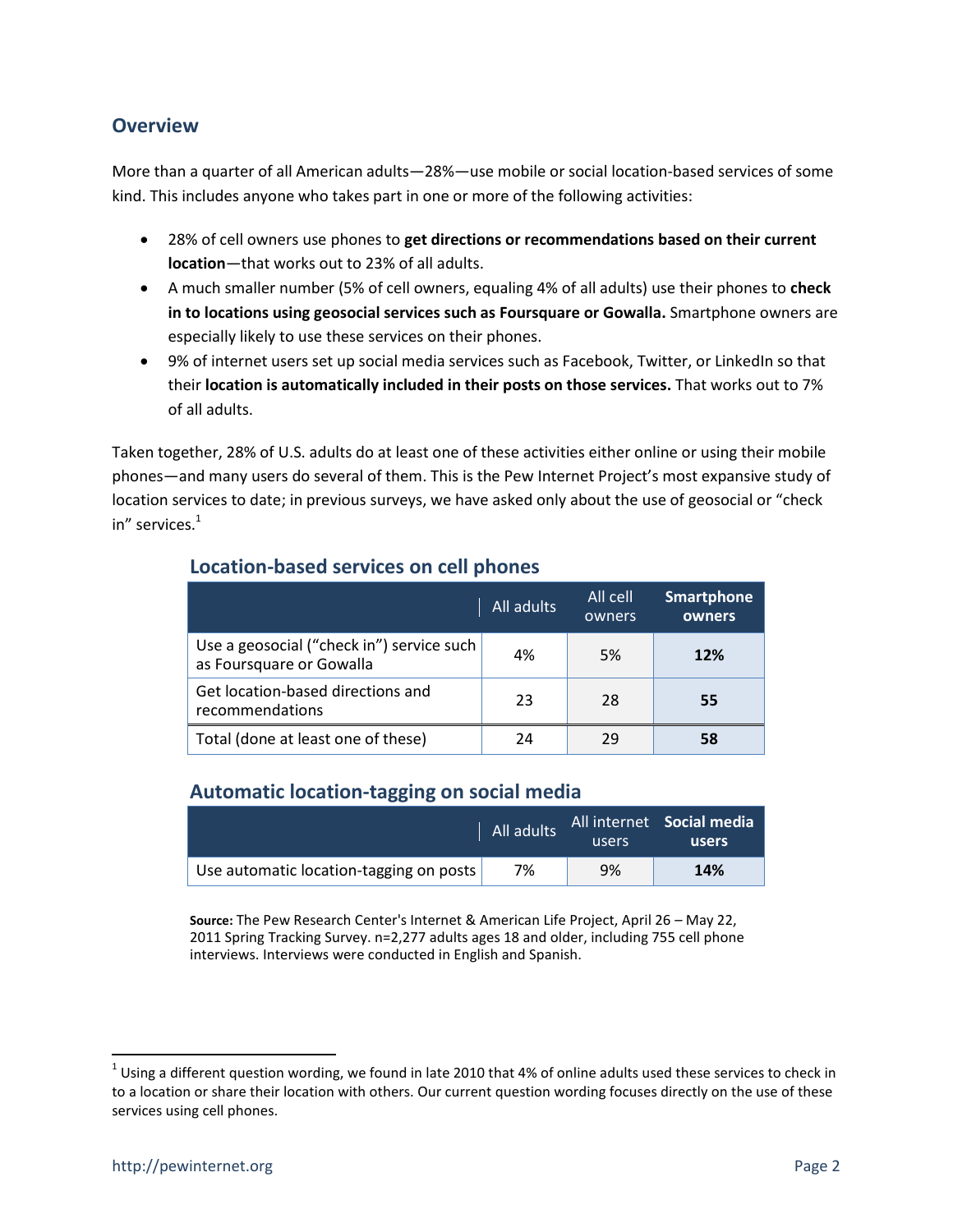Several groups have higher-than-average rates of location service usage, including:

- **Smartphone owners** One in ten smartphone owners (12%) have used a geosocial ("check in") service such as Foursquare or Gowalla, and 55% of smartphone owners have used a locationbased information service. Almost six in ten smartphone owners (58%) use at least one of these services. These are all well above the average for cell owners as a whole.
- **Younger users** Smartphone owners ages 18-49 are more likely than those over 50 to use either geosocial or location-based services on their phones. (There are no significant differences among social media users by age in regard to automatic location-tagging.)
- **Non-whites** Geosocial services and automatic location-tagging are most popular with minorities, continuing a trend of mobile connectivity that has been seen in other Pew Internet surveys.<sup>2</sup> Hispanics are the most active in these two activities, with a quarter (25%) of Latino smartphone owners using geosocial services and almost a third (31%) of Latino social media users enabling automatic location-tagging. However, though only 7% of white smartphone owners use geosocial services, 59% get location-based information on their phones, compared with 53% of blacks and only 44% of Hispanics.

#### **About this survey**

The results reported here are based on a national telephone survey of 2,277 adults conducted April 26- May 22, 2011. 1,522 interviews were conducted by landline phone, and 755 interviews were conducted by cell phone. Interviews were conducted in both English and Spanish. For results based on all adults, the margin of error is +/-2 percentage points. For results based on smartphone owners, the margin of error is +/-4.5 percentage points (n=688). For results based on social networking and Twitter users ("social media users"), the margin of error is  $+/-3.5$  percentage points (n=975).

 $\overline{\phantom{a}}$ 

<sup>&</sup>lt;sup>2</sup> "Mobile Access 2010" (2010). Available at http://pewinternet.org/Reports/2010/Mobile-Access-2010.aspx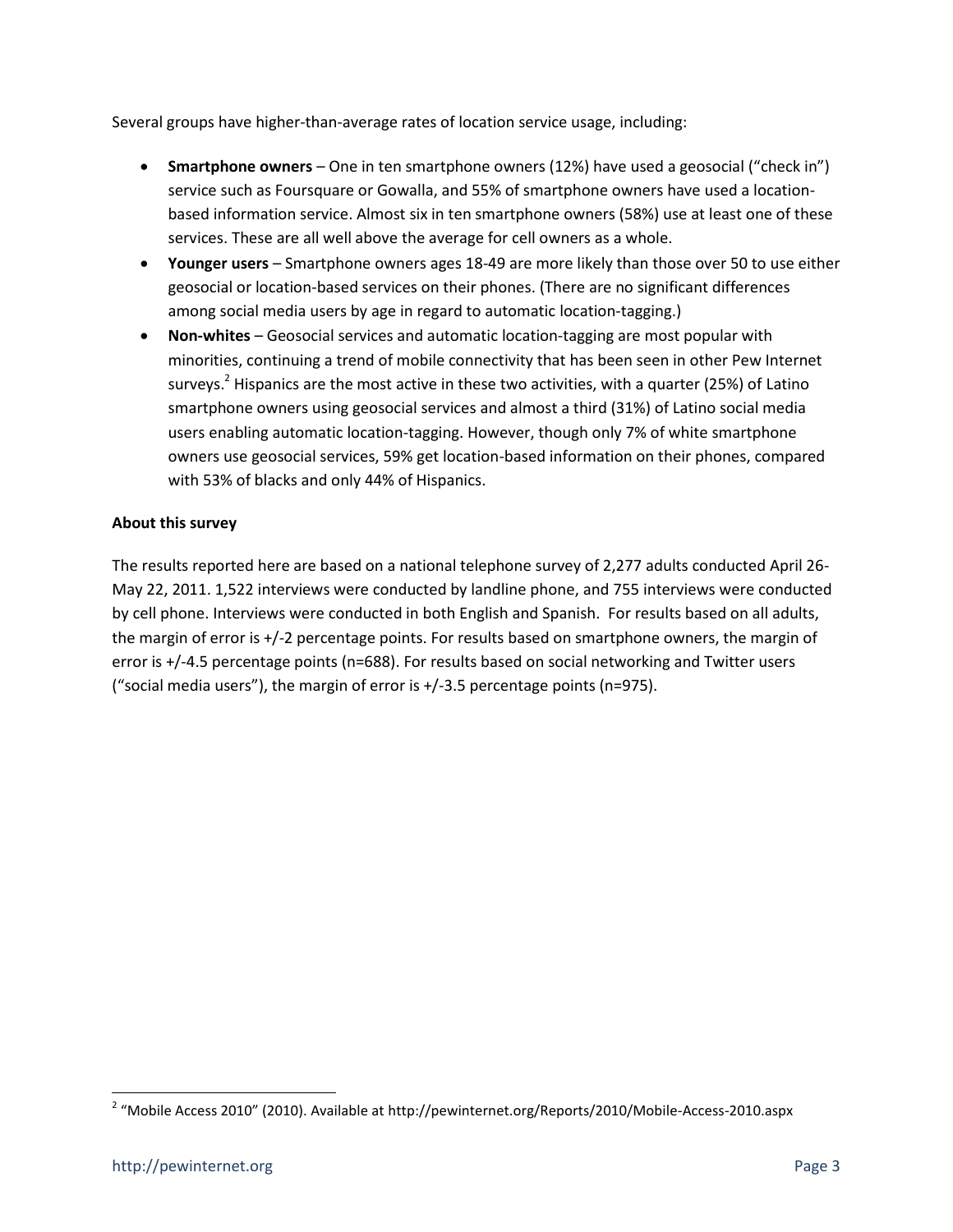#### **Geosocial and location-based services on smartphones**

Fully 83% of all American adults ages 18 and older own a cell phone, a number that has remained relatively steady since mid-2008. Of these cell phone owners, 42% own a smartphone, which translates to 35% of all adults. <sup>3</sup> Almost six in ten (58%) of these smartphone owners use a geosocial or a locationbased information service of some kind.



**Source:** The Pew Research Center's Internet & American Life Project, April 26 – May 22, 2011 Spring Tracking Survey. n=2,277 adults ages 18 and older. Interviews were conducted in English and Spanish, by landline and cell phone.

 $\overline{\phantom{a}}$ 

 $3$  "Smartphone adoption and usage" (2011). Available at http://pewinternet.org/Reports/2011/Smartphones.aspx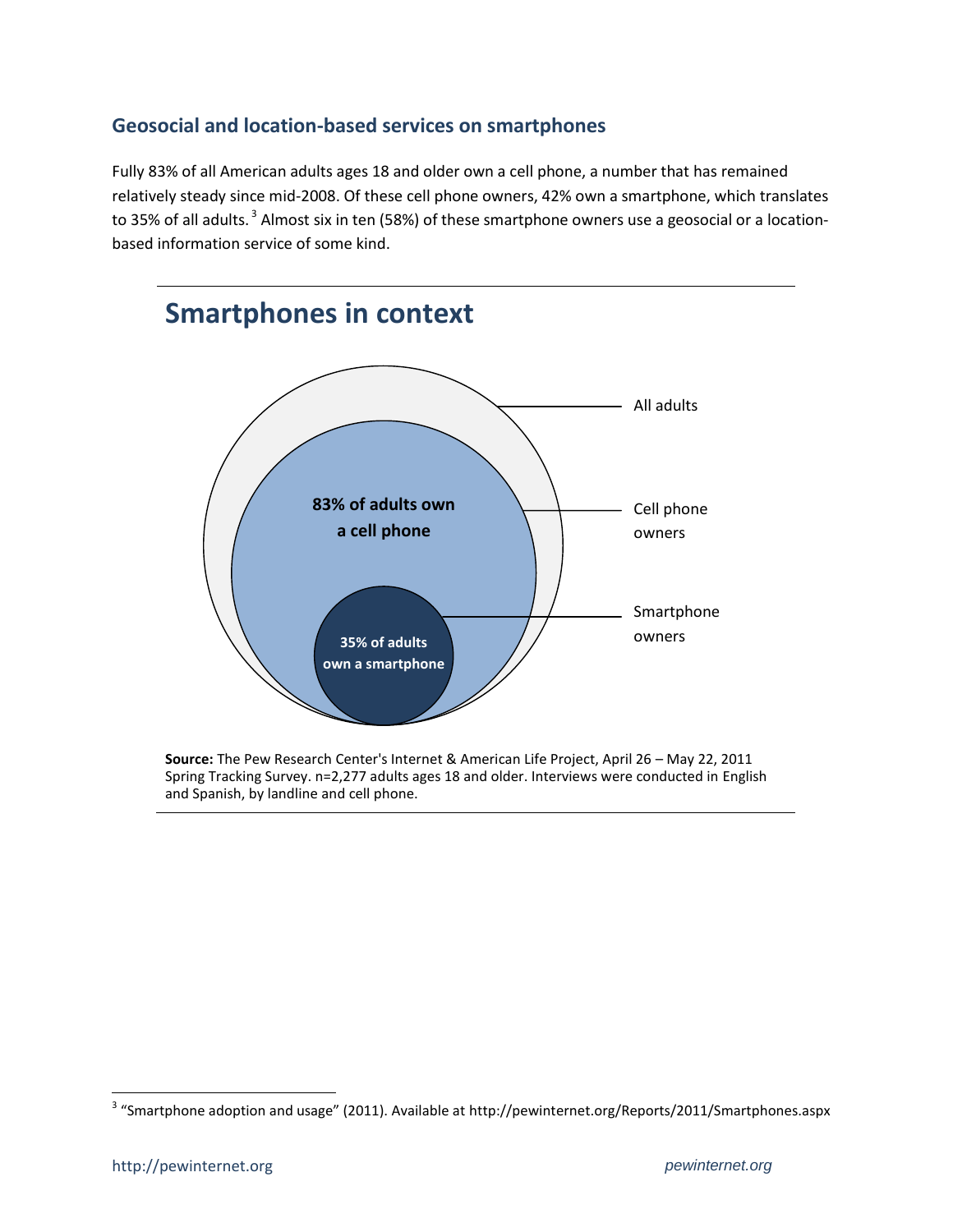When it comes to other mobile activities, 59% of smartphone owners use their phone to access social networking sites, and 15% use their phone to access Twitter:

#### **Smartphone activities**

*% of adult smartphone owners who use their phones to do the following social activities*

|                                                         | % of smartphone<br>owners who do this |
|---------------------------------------------------------|---------------------------------------|
| Send or receive text messages                           | 92%                                   |
| Take a picture                                          | 92                                    |
| Send a photo or video to someone                        | 80                                    |
| Send or receive email                                   | 76                                    |
| Access a social networking site                         | 59                                    |
| <b>Get location-based directions or recommendations</b> | 55                                    |
| Post a photo or video online                            | 45                                    |
| <b>Access Twitter</b>                                   | 15                                    |
| Participate in a video call or video chat               | 13                                    |
| Use a geosocial service like Foursquare or Gowalla      | 12                                    |

**Source:** The Pew Research Center's Internet & American Life Project, April 26 – May 22, 2011 Spring Tracking Survey. n=688 adult smartphone users ages 18 and older. Interviews were conducted in English and Spanish, by landline and cell phone.

For the full list of activities that people do with their phones, as well as further analysis by demographic group, please see "Americans and their cell phones." 4

#### **Geosocial services**

As of May 2011, 12% of smartphone owners (5% of all cell phone owners) use a geosocial service such as Foursquare or Gowalla to "check in" to certain locations or share their location with friends. This is the first time the Pew Internet Project has asked mobile phone users about geosocial services. Previously, a May 2010 survey found that, among internet users, 7% of adults who went online with their mobile phone used a location-based service.<sup>5</sup>

Among smartphone owners, geosocial "check in" services service such as Foursquare or Gowalla are most popular with younger adults (under age 50) and minorities. Geosocial services are also less popular among smartphone users in households making at least \$75,000 per year than among those in lower income brackets. There are no significant differences by gender or education level.

 4 "Americans and their cell phones" (2011). Available at http://pewinternet.org/Reports/2011/Cell-Phones.aspx

 $^5$  In September 2010, asking a differently worded question, 4% of internet users said they use a service such as Foursquare or Gowalla that allows them to share their location with friends and to find others who are near them. For more information, see "4% of online Americans use location-based services" (2010), available at http://pewinternet.org/Reports/2010/Location-based-services.aspx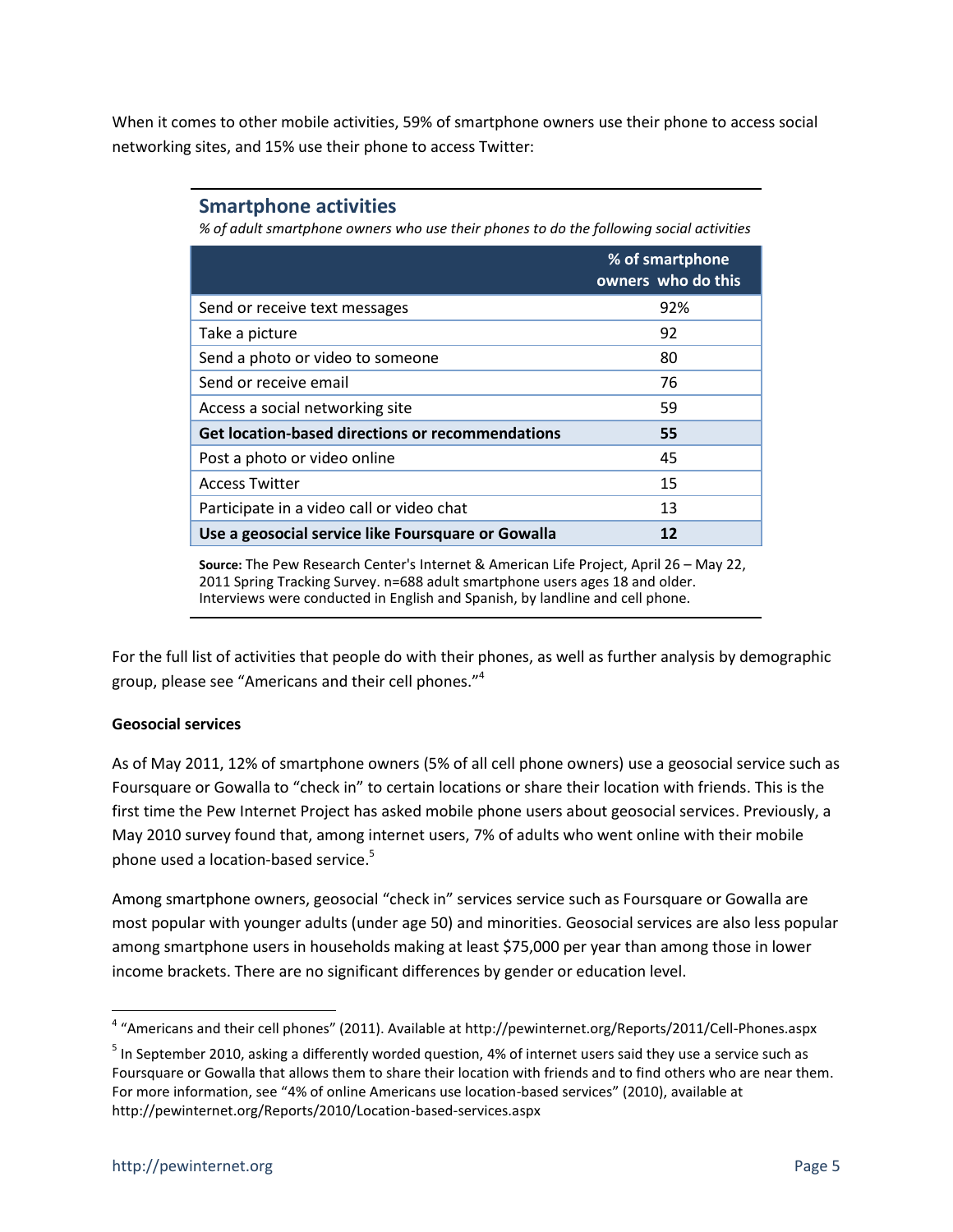#### **Location-based information services**

In looking at broader uses of location-based services, we found that 55% of smartphone owners use their phone to get directions, recommendations, or other information related to their present location. This was the first time the Pew Internet Project has asked about general location-based services, which can range from GPS-enabled map services to reviews of nearby attractions using an app or a browser.

#### **Who uses geosocial and location-based services?**

*% of adult smartphone owners within each group who use a geosocial service such as Foursquare or Gowalla to "check in" to certain locations or share their location with friends vs the % of who use their cell phone to get directions, recommendations, or other information related to their present location*

|                                                    | <b>Geosocial</b><br><b>services</b> | <b>Location-based</b><br>directions & info | <b>Total</b><br>(those who said "yes"<br>to use of at least one<br>of those services) |  |
|----------------------------------------------------|-------------------------------------|--------------------------------------------|---------------------------------------------------------------------------------------|--|
| <b>All smartphone owners</b>                       | 12%                                 | 55%                                        | 58%                                                                                   |  |
| Gender                                             |                                     |                                            |                                                                                       |  |
| Men                                                | 12                                  | 57                                         | 59                                                                                    |  |
| Women                                              | 11                                  | 54                                         | 57                                                                                    |  |
| Age                                                |                                     |                                            |                                                                                       |  |
| 18-29                                              | 18                                  | 60                                         | 63                                                                                    |  |
| 30-49                                              | 12                                  | 58                                         | 61                                                                                    |  |
| $50+$                                              | $\overline{2}$                      | 45                                         | 45                                                                                    |  |
| Race/Ethnicity                                     |                                     |                                            |                                                                                       |  |
| White, non-Hispanic                                | $\overline{7}$                      | 59                                         | 59                                                                                    |  |
| Black, non-Hispanic                                | 17                                  | 53                                         | 59                                                                                    |  |
| Hispanic (English- and<br>Spanish-speaking) (n=97) | 25                                  | 44                                         | 50                                                                                    |  |
| <b>Household Income</b>                            |                                     |                                            |                                                                                       |  |
| Less than \$40,000                                 | 18                                  | 51                                         | 54                                                                                    |  |
| \$40,000-\$74,999                                  | 14                                  | 54                                         | 59                                                                                    |  |
| \$75,000+                                          | 8                                   | 64                                         | 65                                                                                    |  |
| <b>Education level</b>                             |                                     |                                            |                                                                                       |  |
| High school grad or less                           | 13                                  | 41                                         | 44                                                                                    |  |
| Some college                                       | 12                                  | 59                                         | 60                                                                                    |  |
| College grad                                       | 10                                  | 66                                         | 68                                                                                    |  |

**Source:** The Pew Research Center's Internet & American Life Project, April 26 – May 22, 2011 Spring Tracking Survey. n=688 adult smartphone users ages 18 and older. Interviews were conducted in English and Spanish, by landline and cell phone.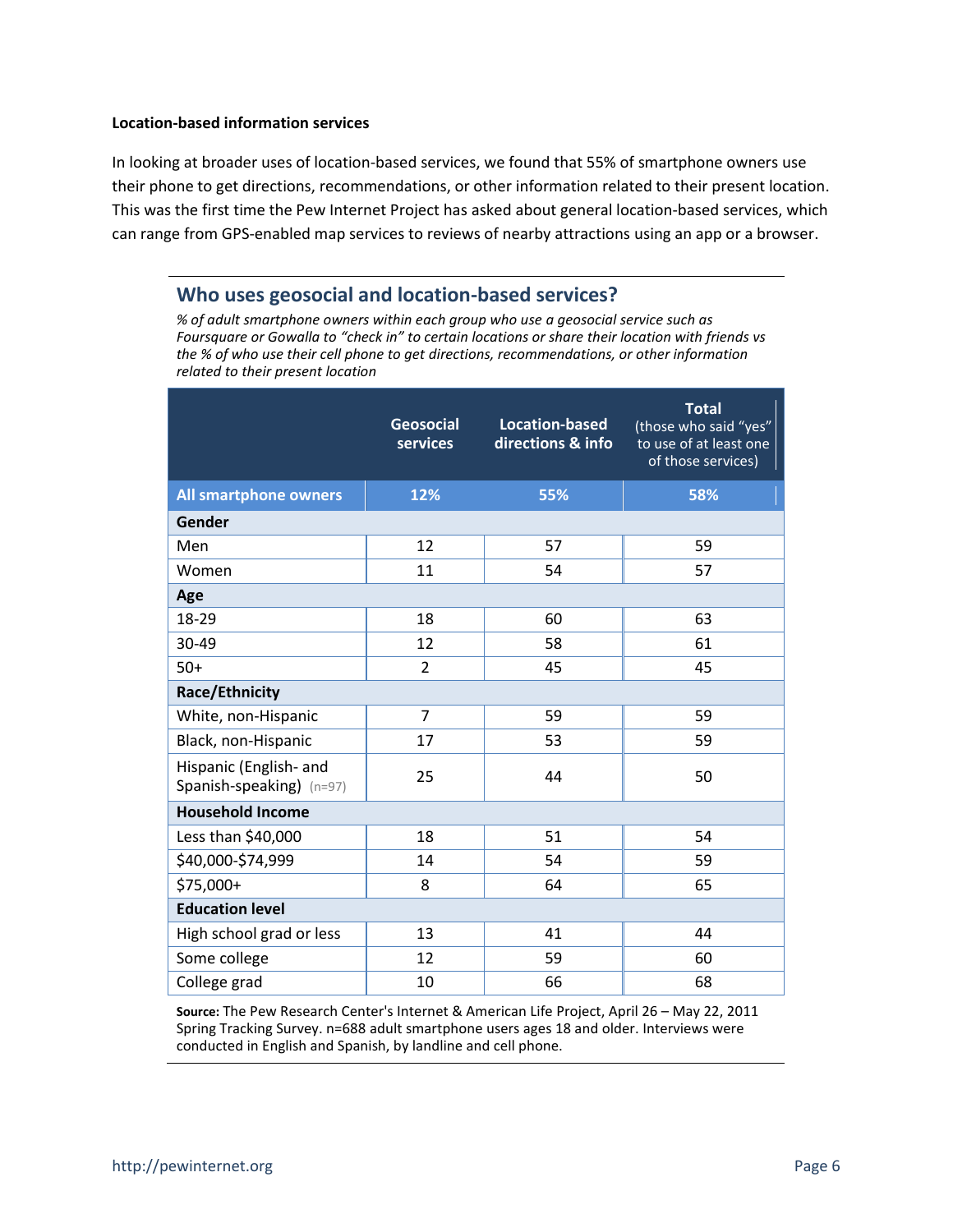Younger adults are more likely to use these services, as are those in households making at least \$75,000 per year. Smartphone owners with more education are also more likely to use these services, with 66% of college graduates using them, compared with 41% of those who have not gone to college. In contrast to geosocial services, Hispanics and those making less than \$75,000 per year are actually less likely to use location-based information services. There are no significant differences by gender.

These findings follow general trends that we have seen in other mobile activities, which include a high level of mobile engagement for minorities and those under age 50.<sup>6</sup>

#### **Social media users and automatic location-tagging**

As of May 2011, 65% of online adults age 18 and older use a social networking site such as MySpace, Facebook, or LinkedIn,<sup>7</sup> and 13% of online adults use Twitter.<sup>8</sup>

Many social media sites, including social networking sites such as Facebook and the status-updating service Twitter, enable users to set up the service to automatically post information about their current location along with their updates on the site. Our survey found that 14% of social media users take advantage of these services, and have set up their account to automatically include their location in their posts.

 $\overline{a}$ 

 $<sup>6</sup>$  "Americans and their cell phones" (2011).</sup>

 $^7$  For more about social networking site users, see: "65% of online adults use social networking sites" (2011). Available at http://pewinternet.org/Reports/2011/Social-Networking-Sites.aspx

<sup>&</sup>lt;sup>8</sup> "Twitter Update 2011" (2011). Available at http://pewinternet.org/Reports/2011/Twitter-Update-2011.aspx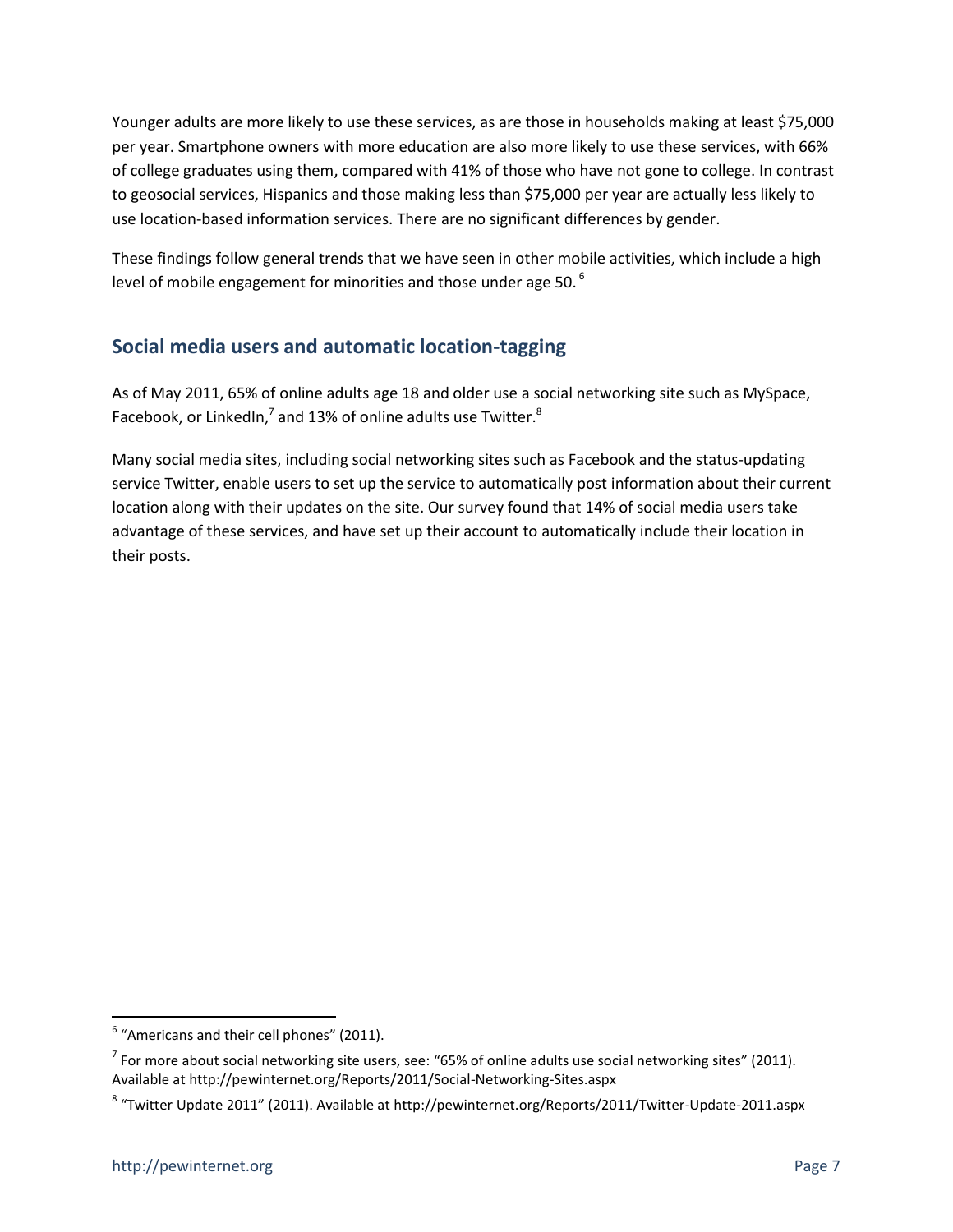#### **Who uses automatic location-tagging?**

*% of adult social networking site or Twitter users who set up their account to automatically include their location in their posts.*

|                                          | % who use automatic<br>location-tagging |  |
|------------------------------------------|-----------------------------------------|--|
| All social media (SNS & Twitter) users   | 14%                                     |  |
| Gender                                   |                                         |  |
| Men                                      | $19*$                                   |  |
| Women                                    | 10                                      |  |
| Age                                      |                                         |  |
| 18-29                                    | 13                                      |  |
| 30-49                                    | 14                                      |  |
| 50-65                                    | 16                                      |  |
| $65+$                                    | 13                                      |  |
| <b>Race/Ethnicity</b>                    |                                         |  |
| White, non-Hispanic                      | 10                                      |  |
| $19*$<br>Black, non-Hispanic             |                                         |  |
| Hispanic (English- and Spanish-speaking) | $31*$                                   |  |
| <b>Household Income</b>                  |                                         |  |
| Less than \$30,000                       | $25*$                                   |  |
| \$30,000-\$49,999                        | 8                                       |  |
| \$50,000-\$74,999                        | 14                                      |  |
| \$75,000+<br>8                           |                                         |  |
| <b>Education level</b>                   |                                         |  |
| High school grad or less<br>$23*$        |                                         |  |
| Some college                             | 10                                      |  |
| College grad<br>9                        |                                         |  |

**\*** indicates a significant difference between rows in a demographic group. **Source:** The Pew Research Center's Internet & American Life Project, April 26 – May 22, 2011 Spring Tracking Survey. n=1,015 adults ages 18 and older who use social networking sites or Twitter. Interviews were conducted in English and Spanish, by landline and cell phone.

Men, minorities, those making less than \$30,000 per year, and those who have not gone to college are significantly more likely than other social media users to use automatic location-tagging. There are no significant differences between social media users of different age groups.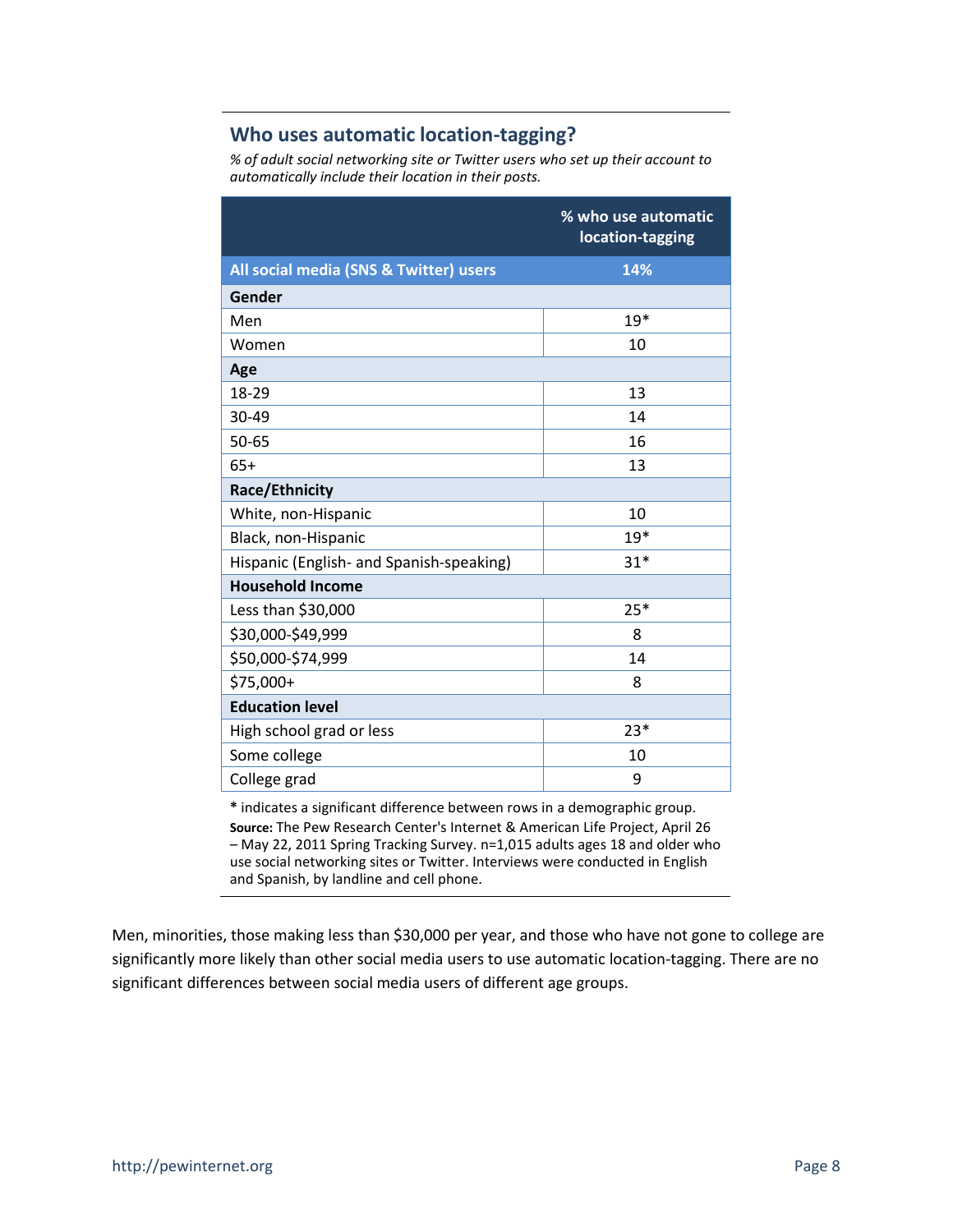### Survey questions

#### **Spring Change Assessment Survey 2011** Final Topline 7/11/2011

Data for April 26–May 22, 2011

Princeton Survey Research Associates International for the Pew Research Center's Internet & American Life Project

Sample: n= 2,277 national adults, age 18 and older, including 755 cell phone interviews Interviewing dates: 04.26.2011 – 05.22.2011

Margin of error is plus or minus 2 percentage points for results based on Total [n=2,277] Margin of error is plus or minus 3 percentage points for results based on internet users [n=1,701] Margin of error is plus or minus 3 percentage points for results based on cell phone users [n=1,914] Margin of error is plus or minus 3 percentage points for results based on SNS or Twitter users [n=1,015]

#### **Q17** Thinking of some other things that people might do on their cell phones, do you ever use your cell phone to... [INSERT ITEMS; ALWAYS ASK a-c FIRST IN ORDER; RANDOMIZE d-g; ALWAYS ASK h-i LAST IN ORDER]?<sup>9</sup>

Based on cell phone users

|    |                                                                                                                             | YES, DO THIS | NO, DO NOT<br>DO THIS/ HAVE<br>NOT DONE<br><b>THIS</b> | (VOL.) CELL<br>PHONE CAN'T<br>DO THIS | DON'T KNOW | <b>REFUSED</b> |
|----|-----------------------------------------------------------------------------------------------------------------------------|--------------|--------------------------------------------------------|---------------------------------------|------------|----------------|
| a. | Use a service such as Foursquare or<br>Gowalla to "check in" to certain<br>locations or share your location with<br>friends |              |                                                        |                                       |            |                |
|    | Current                                                                                                                     | 5            | 94                                                     | *                                     | $\ast$     | 0              |
| b. | Get directions, recommendations, or<br>other information related to your<br>present location                                |              |                                                        |                                       |            |                |
|    | Current                                                                                                                     | 28           | 72                                                     | *                                     | 0          | 0              |
|    | Trend for comparison: 10                                                                                                    |              |                                                        |                                       |            |                |
|    | April 2009                                                                                                                  | 18           | 82                                                     | n/a                                   | $\ast$     | $\ast$         |
|    | December 2007                                                                                                               | 14           | 86                                                     | n/a                                   | $\ast$     |                |

 $^9$  In May 2011, the question was asked of all Form B cell phone users and Form A cell phone users who said in CELL7 that they do more than make calls on their phone. The percentages are based on all cell phone users, counting as "no" Form A cell phone users who said in CELL7 they use their phones only for making calls. Prior to May 2011, question was asked of all cell phone users and question wording was "Please tell me if you ever use your cell phone or Blackberry or other device to do any of the following things. Do you ever use it to [INSERT ITEM]?"

 $\overline{a}$ 

 $10$  April 2009 and December 2007 item wording was "Get a map or directions to another location"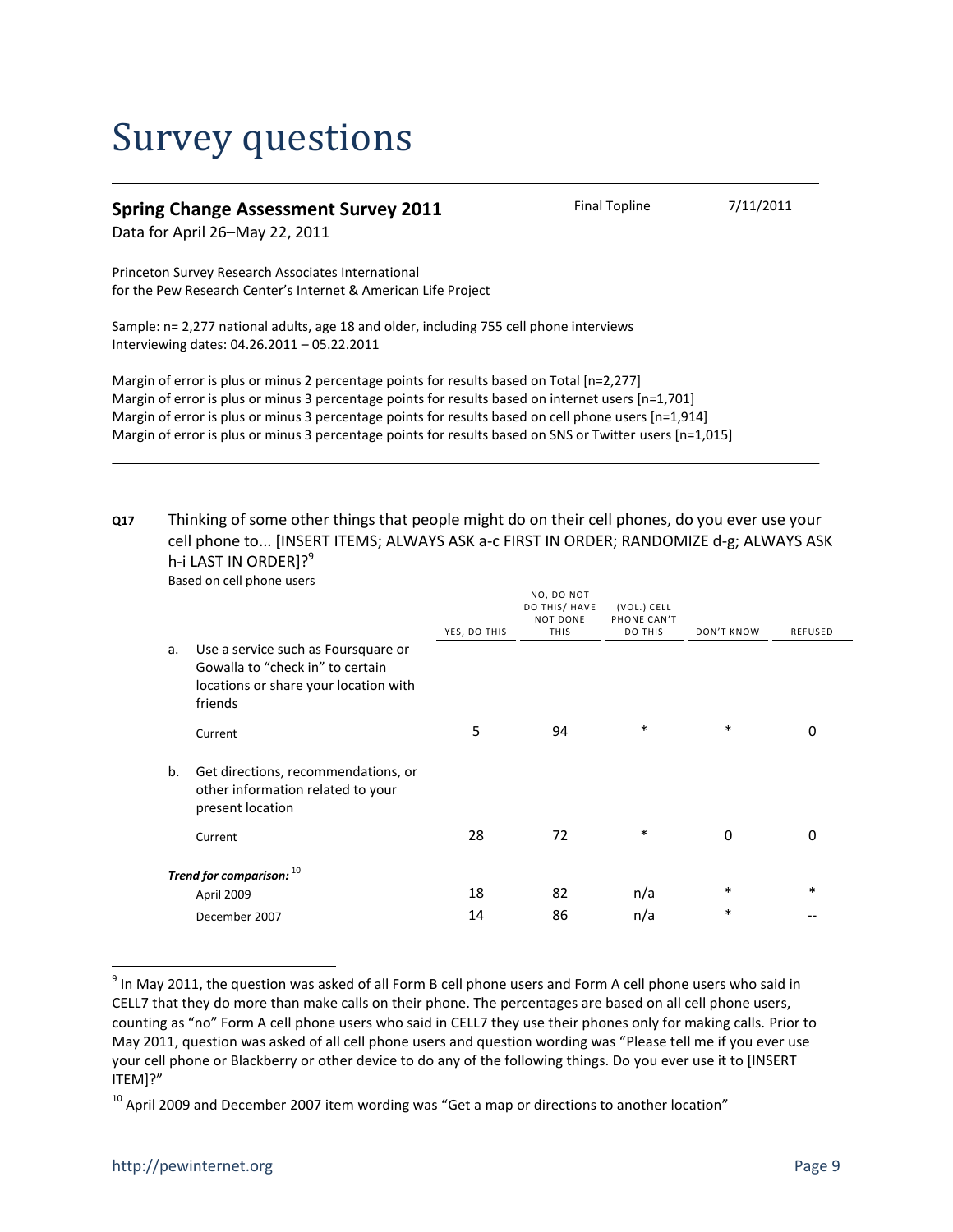#### **SNS9** Thinking about the ways people might use social networking sites... Do you ever... [INSERT IN  $ORDER$ ]? $^{11}$

Based on SNS or Twitter users who have an SNS profile

a. Set up your account so that it automatically includes your location on your posts

Current 2 0

l

 $^{11}$  Prior to May 2011, question was asked of SNS users only. September 2009 question wording was "Thinking about the ways you use social networking sites... Do you ever [INSERT IN ORDER]?"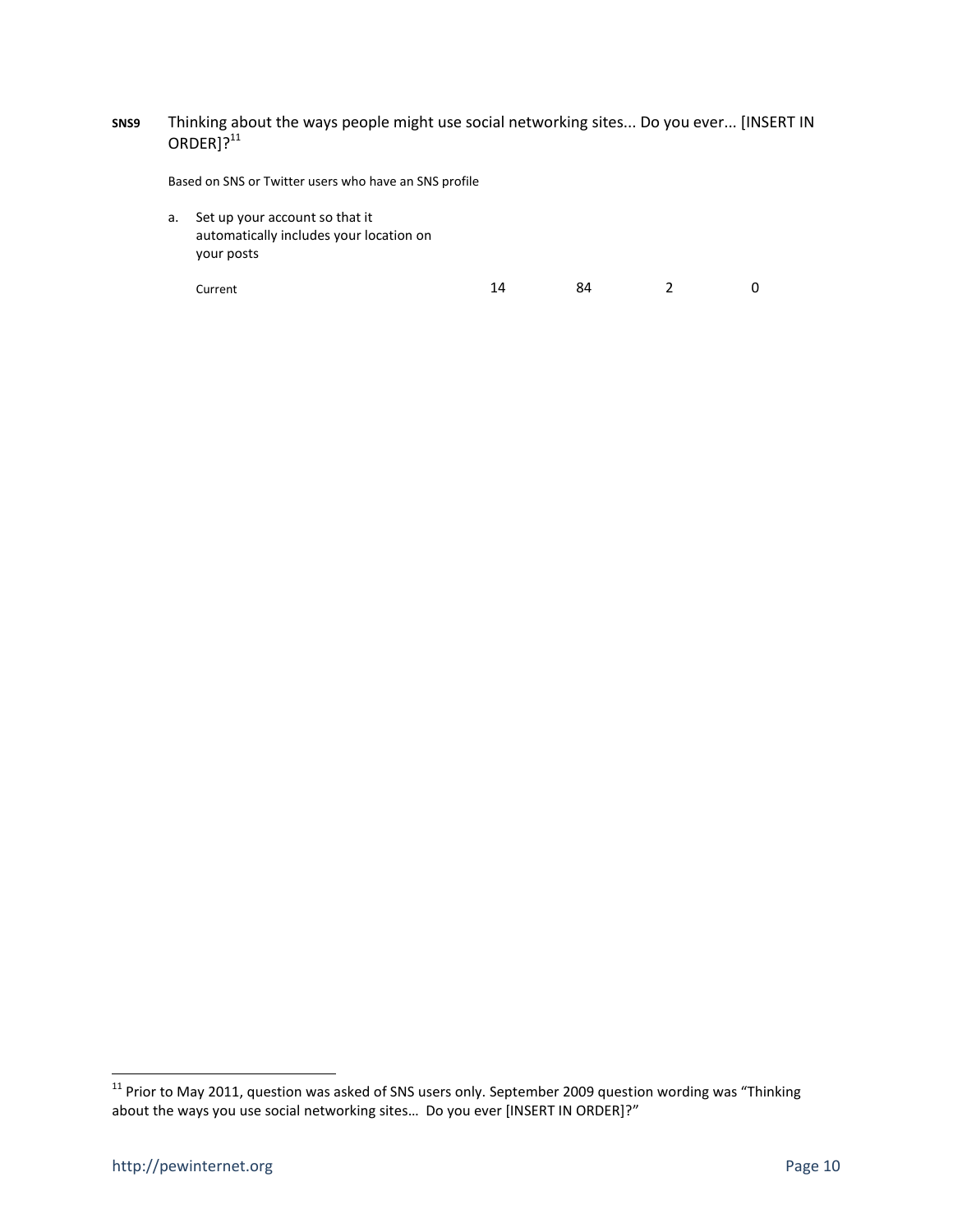## Methodology

This report is based on the findings of a survey on Americans' use of the Internet. The results in this report are based on data from telephone interviews conducted by Princeton Survey Research Associates International from April 26 to May 22, 2011, among a sample of 2,277 adults, age 18 and older. Telephone interviews were conducted in English and Spanish by landline (1,522) and cell phone (755, including 346 without a landline phone). For results based on the total sample, one can say with 95% confidence that the error attributable to sampling is plus or minus 2.4 percentage points. For results based Internet users (n=1,701), the margin of sampling error is plus or minus 2.7 percentage points. In addition to sampling error, question wording and practical difficulties in conducting telephone surveys may introduce some error or bias into the findings of opinion polls.

A combination of landline and cellular random digit dial (RDD) samples was used to represent all adults in the continental United States who have access to either a landline or cellular telephone. Both samples were provided by Survey Sampling International, LLC (SSI) according to PSRAI specifications. Numbers for the landline sample were selected with probabilities in proportion to their share of listed telephone households from active blocks (area code + exchange + two-digit block number) that contained three or more residential directory listings. The cellular sample was not list-assisted, but was drawn through a systematic sampling from dedicated wireless 100-blocks and shared service 100-blocks with no directory-listed landline numbers.

New sample was released daily and was kept in the field for at least five days. The sample was released in replicates, which are representative subsamples of the larger population. This ensures that complete call procedures were followed for the entire sample. At least 7 attempts were made to complete an interview at a sampled telephone number. The calls were staggered over times of day and days of the week to maximize the chances of making contact with a potential respondent. Each number received at least one daytime call in an attempt to find someone available. For the landline sample, interviewers asked to speak with the youngest adult male or female currently at home based on a random rotation. If no male/female was available, interviewers asked to speak with the youngest adult of the other gender. For the cellular sample, interviews were conducted with the person who answered the phone. Interviewers verified that the person was an adult and in a safe place before administering the survey. Cellular sample respondents were offered a post-paid cash incentive for their participation. All interviews completed on any given day were considered to be the final sample for that day.

Weighting is generally used in survey analysis to compensate for sample designs and patterns of nonresponse that might bias results. A two-stage weighting procedure was used to weight this dual-frame sample. The first-stage weight is the product of two adjustments made to the data – a Probability of Selection Adjustment (PSA) and a Phone Use Adjustment (PUA). The PSA corrects for the fact that respondents in the landline sample have different probabilities of being sampled depending on how many adults live in the household. The PUA corrects for the overlapping landline and cellular sample frames.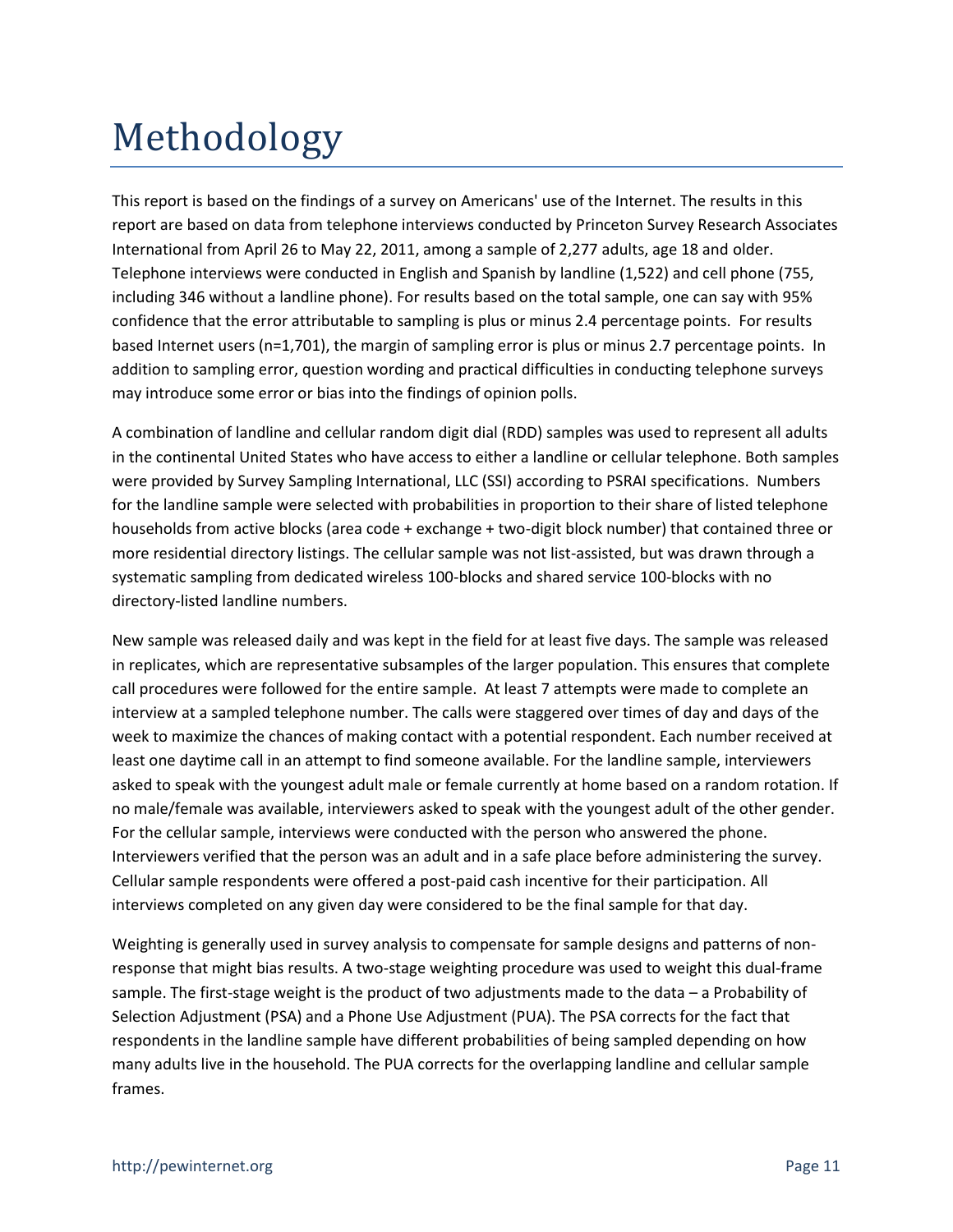The second stage of weighting balances sample demographics to population parameters. The sample is balanced by form to match national population parameters for sex, age, education, race, Hispanic origin, region (U.S. Census definitions), population density, and telephone usage. The White, non-Hispanic subgroup is also balanced on age, education and region. The basic weighting parameters came from a special analysis of the Census Bureau's 2010 Annual Social and Economic Supplement (ASEC) that included all households in the continental United States. The population density parameter was derived from Census 2000 data. The cell phone usage parameter came from an analysis of the January-June 2010 National Health Interview Survey.<sup>12</sup>

| <b>Table 2:Sample Disposition</b> |        |                                  |  |
|-----------------------------------|--------|----------------------------------|--|
| Landline                          | Cell   |                                  |  |
| 32,909                            | 19,899 | <b>Total Numbers Dialed</b>      |  |
|                                   |        |                                  |  |
| 1,416                             | 364    | Non-residential                  |  |
| 1,428                             | 35     | Computer/Fax                     |  |
| 32                                | ----   | Cell phone                       |  |
| 16,833                            | 8,660  | Other not working                |  |
| 1,629                             | 287    | Additional projected not working |  |
| 11,571                            | 10,553 | Working numbers                  |  |
| 35.2%                             | 53.0%  | <b>Working Rate</b>              |  |
|                                   |        |                                  |  |
| 543                               | 96     | No Answer / Busy                 |  |
| 3,091                             | 3,555  | <b>Voice Mail</b>                |  |
| 53                                | 10     | <b>Other Non-Contact</b>         |  |
| 7,884                             | 6,892  | Contacted numbers                |  |
| 68.1%                             | 65.3%  | <b>Contact Rate</b>              |  |
|                                   |        |                                  |  |
| 489                               | 1,055  | Callback                         |  |
| 5,757                             | 4,618  | Refusal                          |  |
| 1,638                             | 1,219  | Cooperating numbers              |  |
| 20.8%                             | 17.7%  | <b>Cooperation Rate</b>          |  |
|                                   |        |                                  |  |
| 56                                | 33     | Language Barrier                 |  |
|                                   | 426    | Child's cell phone               |  |
| 1,582                             | 760    | Eligible numbers                 |  |
| 96.6%                             | 62.3%  | <b>Eligibility Rate</b>          |  |
|                                   |        |                                  |  |
| 60                                | 5      | Break-off                        |  |
| 1,522                             | 755    | Completes                        |  |
| 96.2%                             | 99.3%  | <b>Completion Rate</b>           |  |
|                                   |        |                                  |  |
| 13.6%                             | 11.5%  | <b>Response Rate</b>             |  |

Following is the full disposition of all sampled telephone numbers:

l

 $^{12}$  Blumberg SJ, Luke JV. Wireless substitution: Early release of estimates from the National Health Interview Survey, January-June, 2010. National Center for Health Statistics. December 2010.